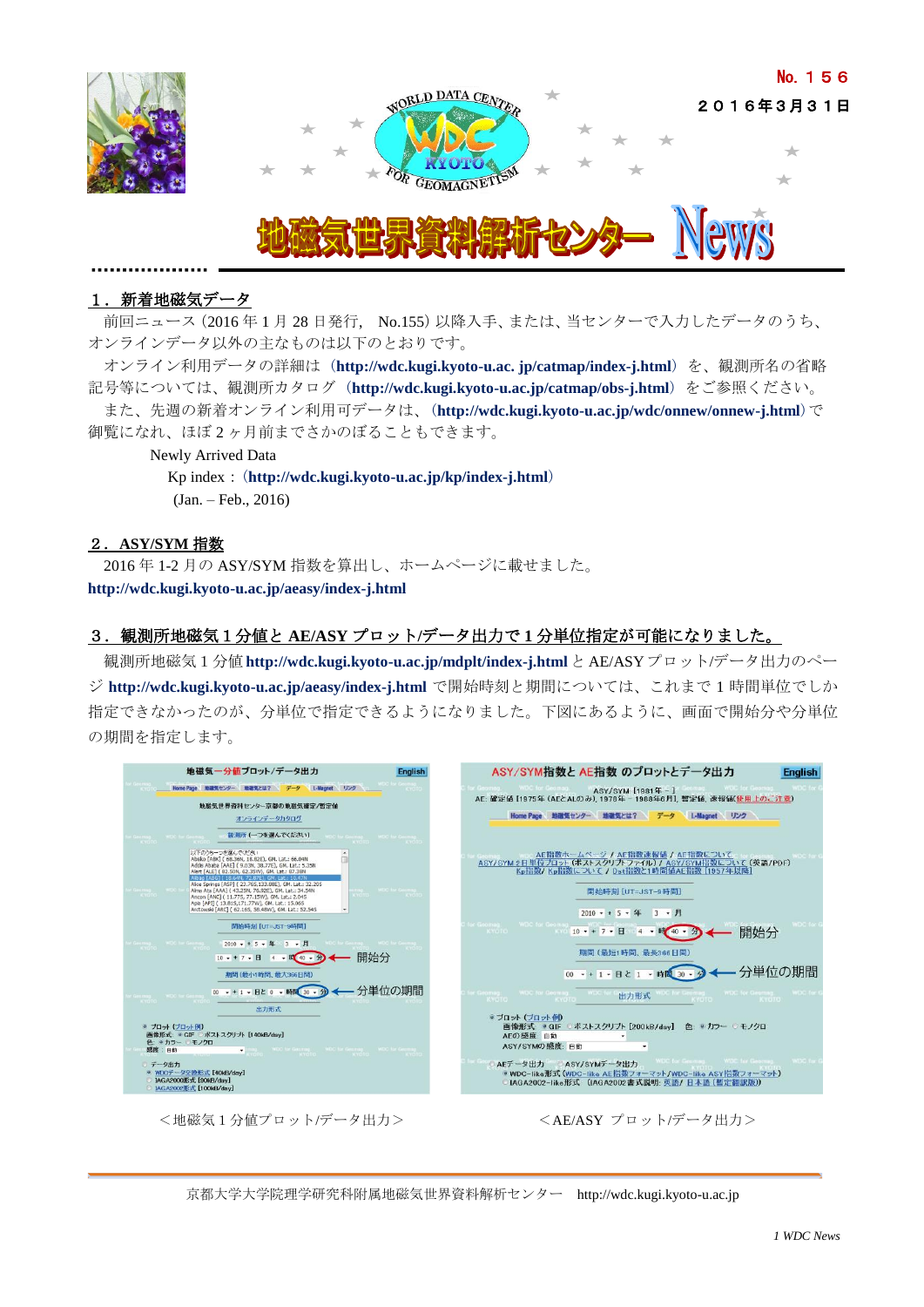上記サブミットでのプロット結果は以下のようになります。



なお、仕様/注意点は以下の通りです。

- 1.指定できる期間は最小1時間、最大 366 日ですが、開始時刻が 0 時 0 分でないと 1 日少なくなることが あります。
- 2.データ出力の際 WDC 或いはそれに準じた形式を指定すると 1 時間 1 レコードのため指定した期間より 長めの期間の出力となります。
- 3.フォームが従来のとは異なるので、古いフォームがキャッシュに残っている場合にはクリアして再読み 込み後サブミットする必要があります。

## 4.**The importance of the Humboldtian ideal for education, science and research at present** - Systems and topics of science and education in the tug of war between freedom and market-



**Alexander von Humboldt (1769-1859)**

Alexander and Wilhelm von Humboldt were brothers, born in, respectively, Berlin and Potsdam in the second half of the 18th century, the age of Enlightenment and the French Revolution in Europe. It was also an incredibly creative era, inspiring many important German novelists, and philosophers, such as Goethe, Schiller, Heine, Herder, Kant, Fichte, but also musicians such as Beethoven, Schubert, Haydn, not to mention scientists, such as Gauss, Fraunhofer, Herschel, Lichtenberg, Ohm, and others. Whereas Alexander became a natural scientist, geographer and explorer, his brother Wilhelm worked as a philosopher, linguist and Scientist of education. Both together formed the Prussian concept of a humanistic and holistic education and science system, combining both humanities and natural sciences. From our perspective today, both can be considered to have been universal scholars, with Alexander focusing more on natural sciences and Wilhelm on humanities

and art. In this, they embody the ideal suggested in the adage "two sides of the same coin". Even more, they can be appreciated as the

masterminds (or "fathers") of a modern global Open Science approach, emphasizing a world-wide network of science and research, including a cross-domain inquiry and exchange of scientific data and results.

The Humboldtian education ideal, also called Humboldtian model or concept of higher education is mainly based on the work and creativity of Wilhelm von Humboldt, who was the head of the Prussian directorate of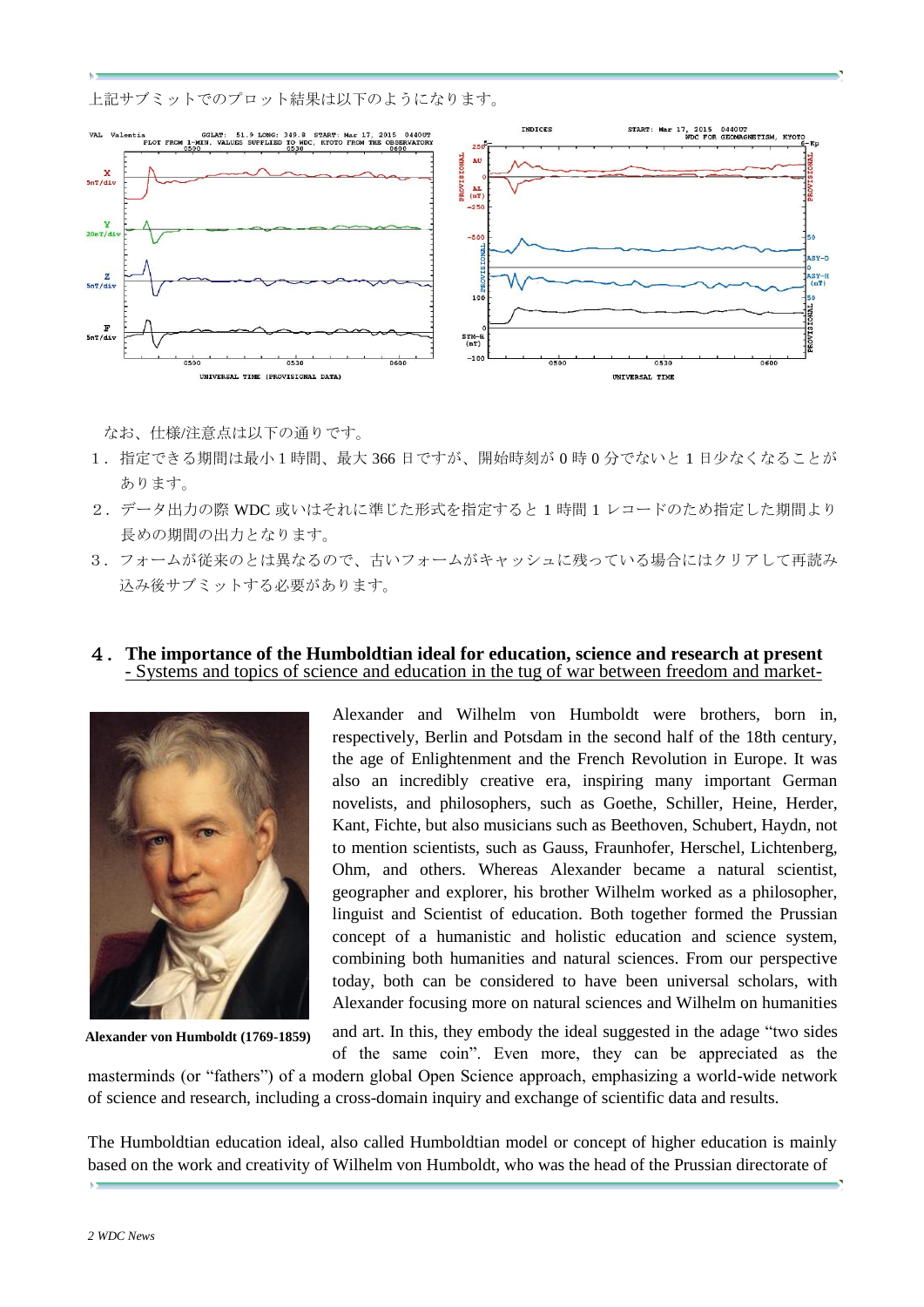education in Berlin at the beginning of the 19th century. The English representation of the "Humboldtsche Bildungsideal" focusing on higher education often poorly characterizes this systemic orientation, which engages the complete education system from basic schools to secondary schools on to education and research at universities. His approach is based on a humanistic ideal and holistic combination of education and research. As a linguist and expert of classical languages, such as Latin and ancient Greek, Wilhelm emphasizes language skills and linguistics as main part of human and societal culture and therefore as a main pillar for furthering universal education and leading to a high level of general knowledge. His universal concept of humanistic education combines in an ideal way humanities, natural sciences and art. Another pillar of his approach is academic freedom in education, science and research for students, teachers and scientists. Freedom especially means the independence from dogma, authority and tradition. This also implies



**Wilhelm von Humboldt** (1767-1835)

the non-interference and non-intervention of public and private funders with topics in education and science. Another aspect of freedom is viewing basic education of students as requirement for the independent development of a 'humanistic personality' that complements further education and professional practice. Beside its own domain, the study of fundamental assumption about the world and the human existence, philosophy is seen not only as the glue between different natural science disciplines but also the humanities. Instead of just learning and teaching of facts as knowledge, he emphasizes holistic education based on logic, reason and empiricism as another pedagogical pillar and a requirement for the proper use of factual



knowledge. The Humboldt University of Berlin, founded under the influence of Wilhelm von Humboldt in 1810, and acting according to his precepts, later became the center of science and research, not only in Germany but all of Europe and beyond. In that spirit, almost 30 Nobel Prize winners in physics, chemistry, medicine and literature have been former students of this university in the 20th century, especially before World War II.

**The Humboldt University of Berlin is the first modern university in the world**

Coming to the present, how does the education system now look in Germany, Europe, the United States of America (USA) or Japan, about 200 years after the development and introduction of the Humboldtian education and science concept, and the founding of the Humboldt University in Berlin? What happened to the humanistic ideal of education and research at schools and universities around the globe? While the success of these concepts in Germany had led many countries, such as USA and Japan to integrate Humboldtian ideas into their education systems, the situation has shifted dramatically. In order to analyze the current situation in Germany, we have to distinguish first between East and West Germany during the period of the Cold War. Whereas West Germany was structured in federal states with granted educational autonomy and responsibility, East Germany was a centralized state with standardized rules for education and even science and research. This centralized and mostly performance-based education system in East Germany was consistent and effective. In West Germany, however, the result was a fragmented and inconsistent education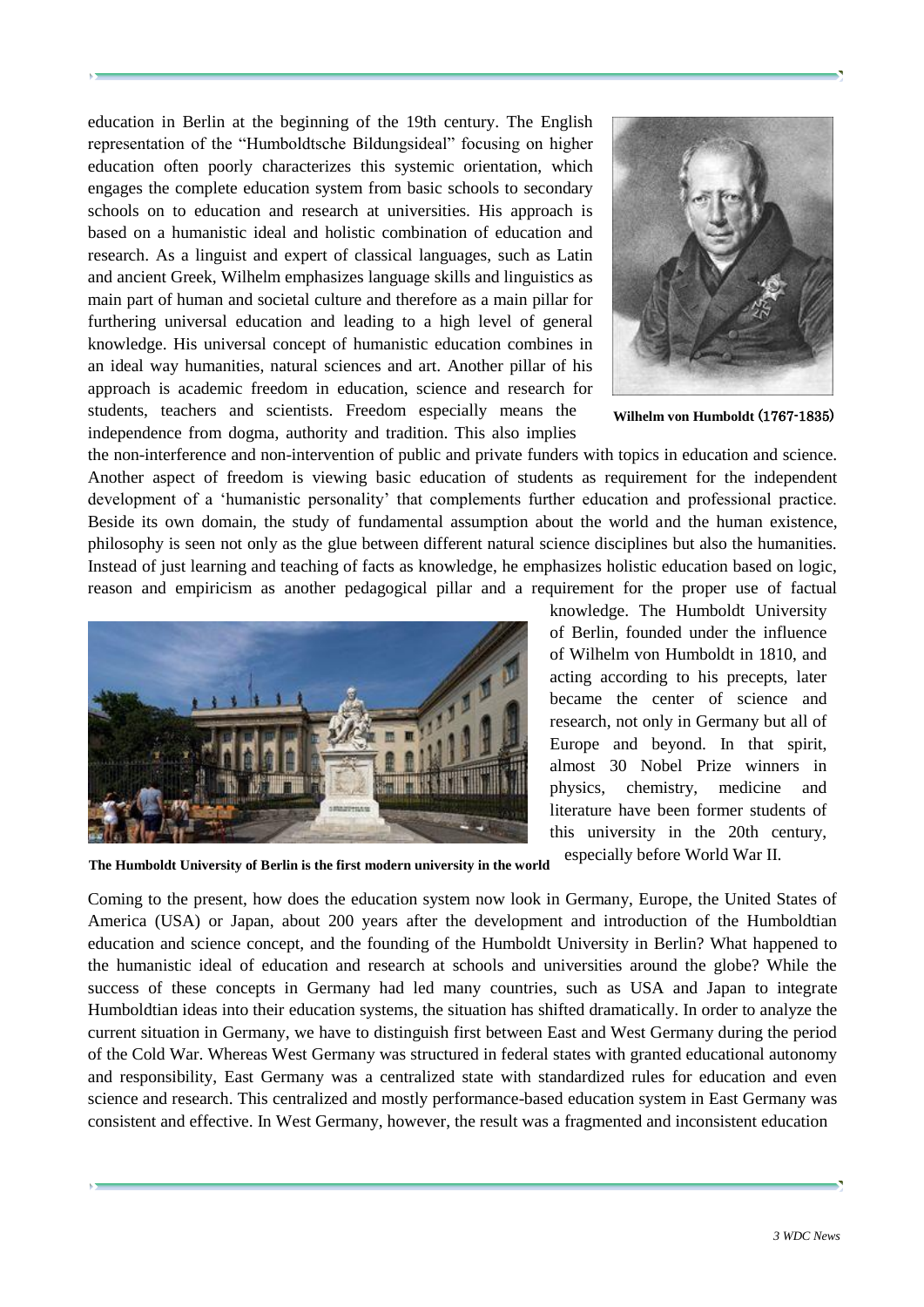system with different standards and levels of performance. For students it was big challenge to change schools when moving to another federal state. This problem still exists in the unified Germany today. At

present, only a minority of students finishes education at school with "Abitur", the final examination which is required for further education at universities. Especially in East Germany, the education at colleges and universities was more or less related to economic needs of society. Nowadays the trend of market-oriented education and research in Germany is increasing, and is largely ignoring the Humboldtian humanistic education and science ideal. There is also a tendency that research funding increasingly comes from private entities and therefore research activities are especially influenced by private economic interests. The Bologna Process, a European Union (EU) initiative since 1999 for achieving harmonization and compatibility in higher education standards and quality in the EU had, and is still having, a big impact, especially on the German higher education system. The college and university curricula and diploma degrees, formerly praised worldwide, were adapted to suit bachelor and master curricula and certifications. This process has led to serious distortions and is still ongoing. Another aspect of this approach has had grave implications for

the Humboldtian ideal of education and science. Instead of a revival of Humboldt's concepts, higher education systems and standards are mainly



**Signs of different school types and gyms on a school campus in Germany**

driven by economic concerns of the institutions. Chris Lorenz of the VU University Amsterdam has expressed [1] "the basic idea behind all educational EU-plans is economic: the basic idea is the enlargement of scale of the European systems of higher education, ... in order to enhance its 'competitiveness' by cutting down costs. Therefore a Europe-wide standardization of the 'values' produced in each of the national higher educational systems is called for." Just as the World Trade Organization (WTO) and General Agreement on Trade in Services (GATS) propose educational reforms that would effectively erode all effective forms of democratic political control over higher education, so "it is obvious that the economic view on higher

education recently developed and formulated by the EU Declarations is similar to and compatible with the view developed by the WTO and by GATS." Also outside of the EU, particularly in the USA, education, science and research becomes more and more market-oriented and determined by particular interests. Research partnerships between universities and industry are created according to proposals of the Organisation for Economic Co-operation and Development (OECD) with the objective of rapidly developing and bringing innovations to the market. The new premise for education, science and research, inevitably leads to a conflict between humanistic and market-driven approaches to higher education. There are serious doubts about the long-term sustainability of this new model. The focusing on the market as main indicator for higher education, as well as scientific-technological and social progress, will narrow the human mind and intellectual power, and possibly even set back or stop further societal developments.



**Schiller, Wilhelm and Alexander von Humboldt as well as Goethe in Jena**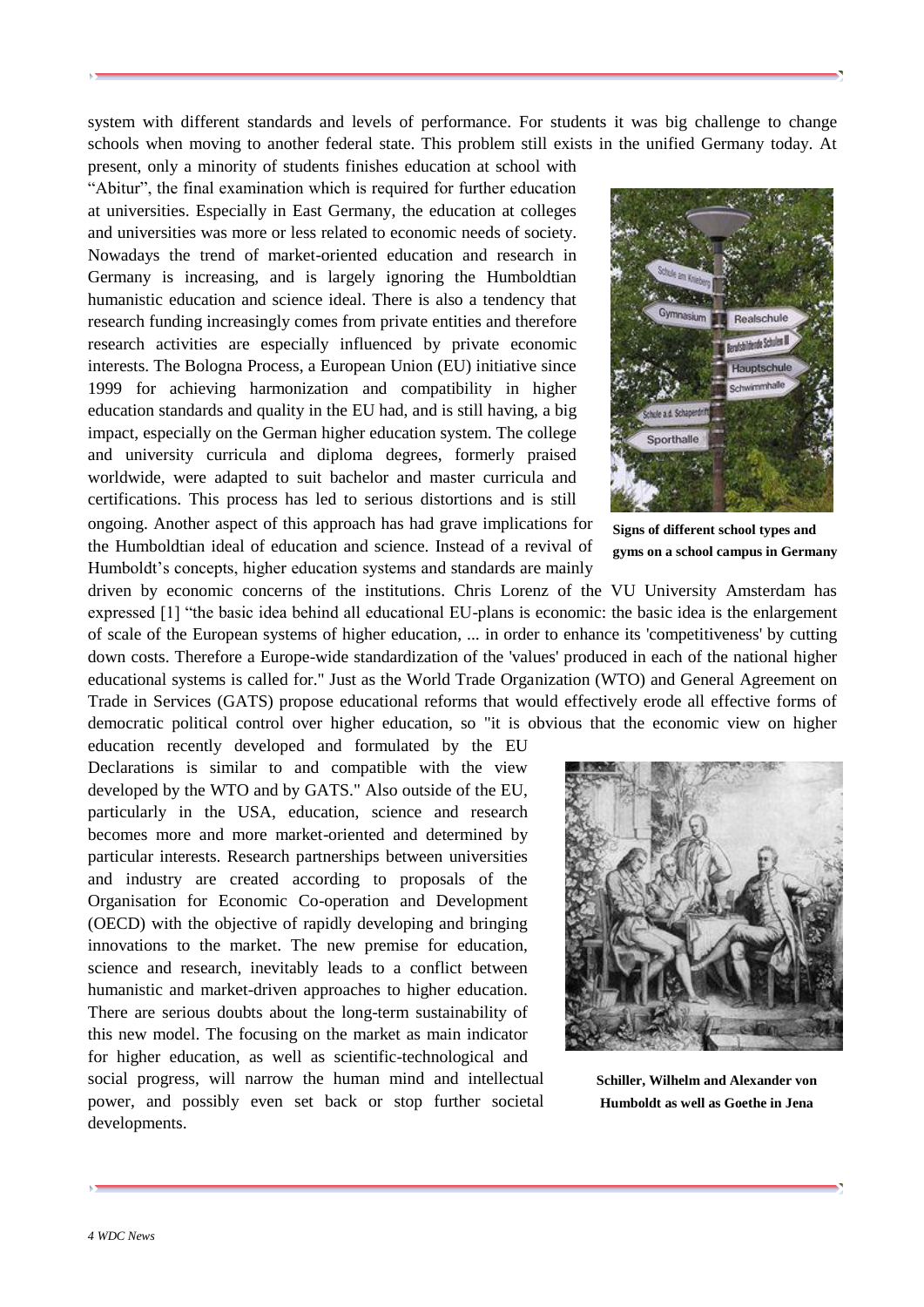From my own experience as a scientist working in the field of information science in Potsdam and Kyoto, I think a contemporary humanistic and ethics-driven Humboldtian approach should also contain substantial education about recent and modern history. This knowledge is necessary for a comprehensive impact assessment of science and research activities for society and beyond, e.g. in nuclear sciences, but also technological developments, e.g. artificial intelligence and autonomous systems. Beside the admission that funding agencies can determine the science and research agenda, the following example illustrates the dependence of science and research on particular interests. Scientific work at universities and institutions is mainly judged by publications. The rating of the work and the scientist increases with the ranking of the journal in the Science Citation Index. A study at the University of Montreal shows [2] that the sector of research publishing is now dominated by just five publishing houses. This means, among other things, that these publishers can wield power and influence on education and research facilities, such as



**Operation Castle thermonuclear test, Castle Romeo shot**

universities, but also on the very topics science and research topics. This contradicts the Humboldtian ideal of academic freedom and self-determination.



To accomplish Dr. Faust`s greatest wish and the dream of every scientist in achieving the highest level of wisdom, it is instructive to quote from Goethe`s famous novel *Faust: Eine Tragoedie* [3]: "Das ich erkenne, was die Welt im Innersten zusammenhaelt", ("So that I may perceive whatever holds the world together in its inmost folds"). This lofty goal requires moving beyond market-oriented education and knowledge, and advancing the capability to recognize and fully utilize the coherence in natural sciences, humanities and art. The returning to the Humboldtian humanistic ideal in education and science combined with the new technical means of the 21st century would give the students and scientists worldwide the chance for universal and independent education and research that holds a humanistic approach to generating knowledge beyond the pressures of the commercial world.

**Faust in the study room (Georg Kersting, 1892)**

*[1] Lorenz, Chris (January 2006).* ["Will the universities survive the European Integration? Higher Education Policies in](http://www.lsa.umich.edu/UMICH/ces/Home/Resources/Michigan%20Paper%20Series/Lorenz_Will_Universities_Survive.pdf)  [the EU and in the Netherlands before and after the Bologna Declaration"](http://www.lsa.umich.edu/UMICH/ces/Home/Resources/Michigan%20Paper%20Series/Lorenz_Will_Universities_Survive.pdf) *(PDF). University of Amsterdam*. Retrieved 18 March 2016*.*

[2] Larivière V, Haustein S, Mongeon P (2015), The Oligopoly of Academic Publishers in the Digital Era. PLoS ONE 10(6): e0127502. doi:10.1371/journal.pone.0127502

[3] Faust. Eine Tragödie [1808]. Historisch-kritisch ediert und kommentiert von Karl Heinrich Hucke. Aschendorff, Münster 2008, [ISBN 978-3-402-12755-1](https://de.wikipedia.org/wiki/Spezial:ISBN-Suche/9783402127551)